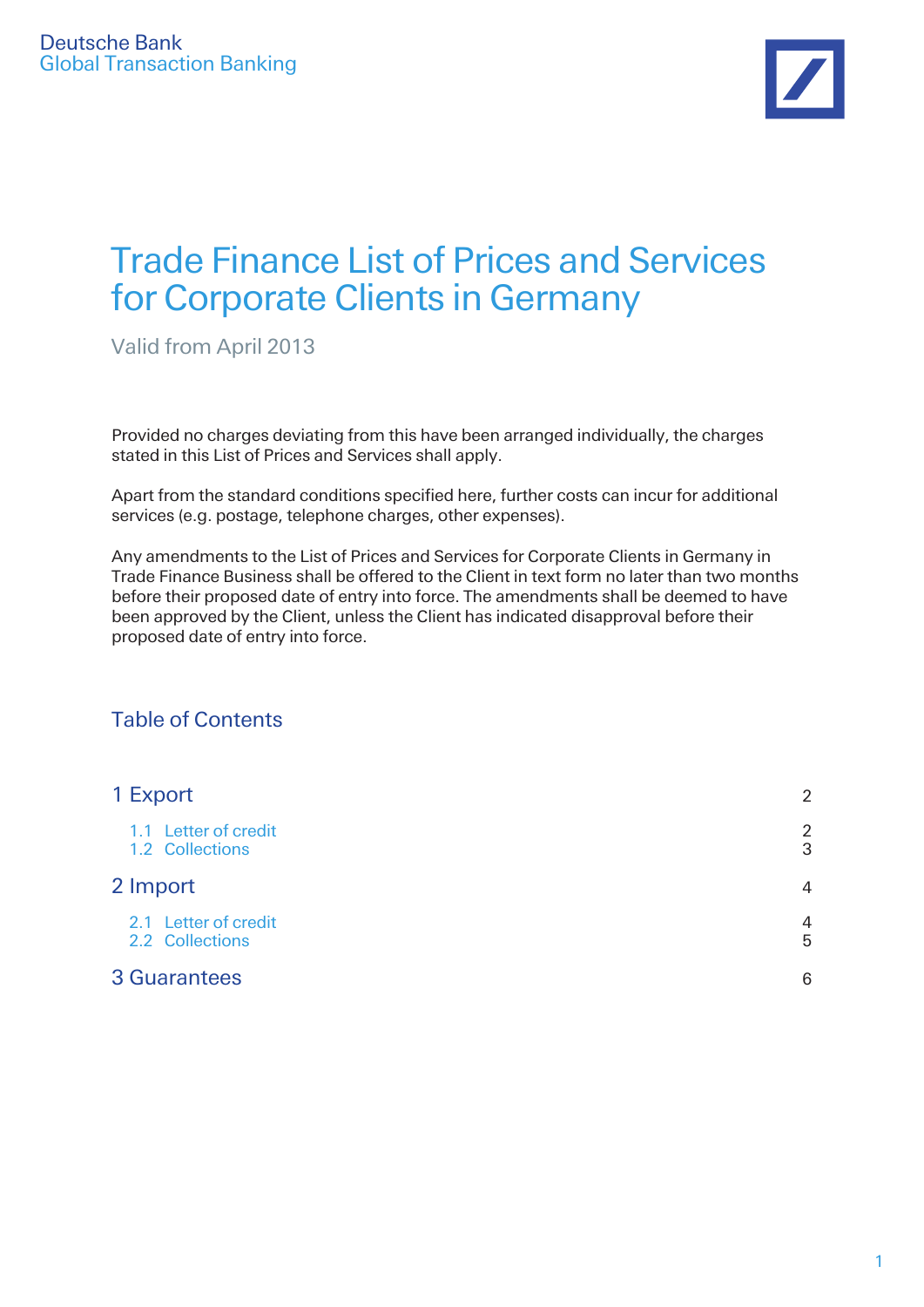

# 1 Export

### 1.1 Letter of Credit

| Pricing                                                                                                  |                          |               |                        |                |  |
|----------------------------------------------------------------------------------------------------------|--------------------------|---------------|------------------------|----------------|--|
| <b>Service</b>                                                                                           | $\%$                     | Pricing (EUR) |                        |                |  |
|                                                                                                          |                          | <b>Flat</b>   | Minimum                | <b>Maximum</b> |  |
| Preadvice of a letter of credit                                                                          |                          | $75 -$        |                        |                |  |
| Advice of a letter of credit                                                                             | 1.0                      |               | $150 -$                | $400 -$        |  |
| Amendment to a letter of credit                                                                          |                          | $100. -$      |                        |                |  |
| Acceptance of documents                                                                                  | 1.5                      |               | $150 -$                |                |  |
| Processing of documents                                                                                  | 1.5                      |               | $150 -$                |                |  |
| Monitoring of maturity dates for payments under<br>deferred payment letter of credit not confirmed by us | 1.0                      |               | $150 -$                | $400 -$        |  |
| Confirmation commission                                                                                  | Individually<br>arranged |               | $300 -$<br>per quarter |                |  |
| Deferred payment commission confirmed letter of credit                                                   | Individually<br>arranged |               | $300 -$<br>per quarter |                |  |
| Acceptance commission                                                                                    | Individually<br>arranged |               | $300 -$<br>per quarter |                |  |
| Transfer of a letter of credit                                                                           | 3.0                      |               | $500. -$               |                |  |

| Conditions for special services                                                |      |                    |
|--------------------------------------------------------------------------------|------|--------------------|
| Service                                                                        | $\%$ | Pricing (EUR)      |
|                                                                                |      | Flat/min.          |
| Acknowledgement of assignment of proceeds                                      |      | $250 -$            |
| Automatic reminder                                                             |      | $15. -$            |
| Manual reminder/correspondence (incl. SWIFT)                                   |      | $40 -$             |
| <b>Bill issuance</b>                                                           |      | $30 -$             |
| Monitoring of payment receipts                                                 |      | $25 -$             |
| Advice/issue of irrevocable payment authorization                              | 2.0  | $200 -$<br>minimum |
| Preliminary examination of documents (per document/minimum overall EUR $75.$ ) |      | $25 -$             |
| Reimbursement charges                                                          |      | $50 -$             |
| Discrepancy fee                                                                |      | $100 -$            |
| Courier charges                                                                |      | $50 -$             |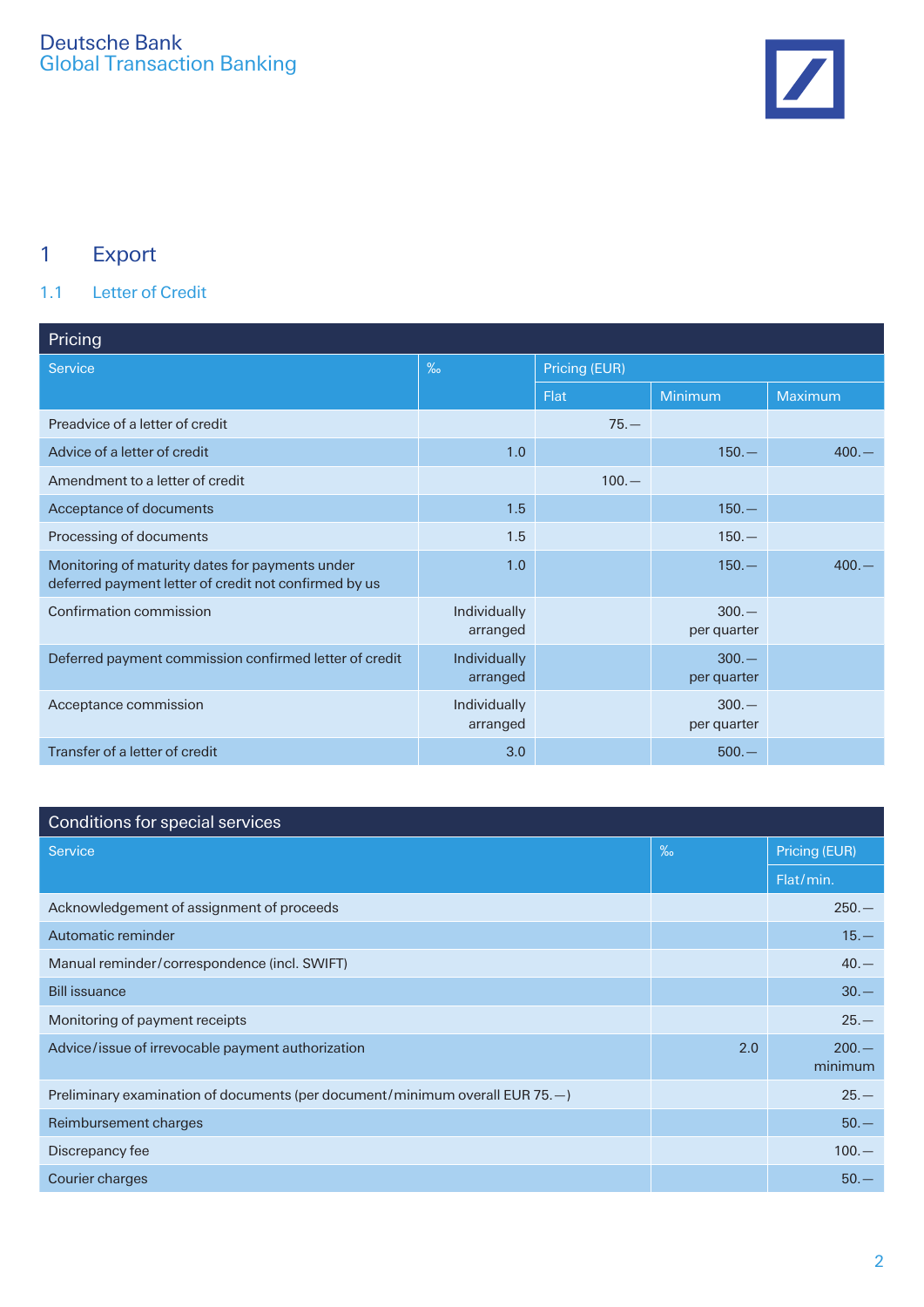

#### 1.2 Collections

| Pricing                                             |     |               |         |         |
|-----------------------------------------------------|-----|---------------|---------|---------|
| Service                                             | %   | Pricing (EUR) |         |         |
|                                                     |     | <b>Flat</b>   | Minimum | Maximum |
| Documentary collection commission                   | 3.0 |               | $125 -$ |         |
| Maturity control for collections against acceptance |     | $100 -$       |         |         |
| Amendment to collection instructions                |     | $100 -$       |         |         |
| Release of documents without payment                | 3.0 |               | $125 -$ |         |

| Conditions for special services              |      |               |
|----------------------------------------------|------|---------------|
| Service                                      | $\%$ | Pricing (EUR) |
|                                              |      | Flat/min.     |
| <b>Bill issuance</b>                         |      | $30 -$        |
| Acknowledgement of cession                   |      | $250 -$       |
| Automatic reminder                           |      | $15. -$       |
| Manual reminder/correspondence (incl. SWIFT) |      | $40. -$       |
| Courier charges                              |      | $50 -$        |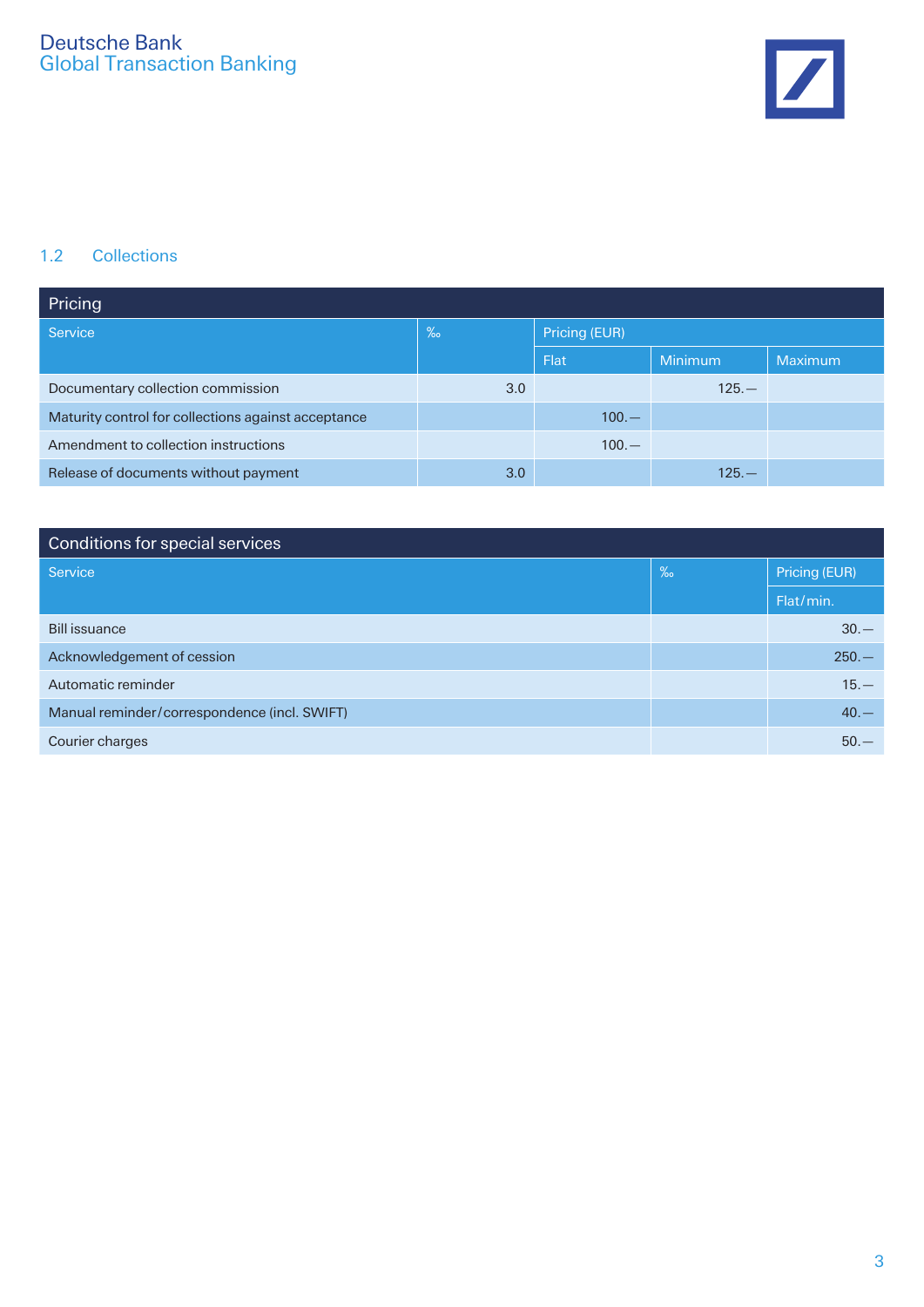

# 2 Import

### 2.1 Letter of credit

| Pricing                         |                          |               |                        |         |  |
|---------------------------------|--------------------------|---------------|------------------------|---------|--|
| Service                         | $\%$                     | Pricing (EUR) |                        |         |  |
|                                 |                          | <b>Flat</b>   | Minimum                | Maximum |  |
| Preadvice of a letter of credit |                          | $100 -$       |                        |         |  |
| Irrevocability fee              | Individually<br>arranged |               | $200 -$<br>per quarter |         |  |
| Issuance of a letter of credit  |                          | $125 -$       |                        |         |  |
| Amendment to a letter of credit |                          | $100 -$       |                        |         |  |
| Acceptance of documents         | 3.0                      |               | $150 -$                |         |  |
| Deferred payment commission     | Individually<br>arranged |               | $200 -$<br>per quarter |         |  |
| Acceptance commission           | Individually<br>arranged |               | $200 -$<br>per quarter |         |  |

| Conditions for special services              |      |               |  |
|----------------------------------------------|------|---------------|--|
| Service                                      | $\%$ | Pricing (EUR) |  |
|                                              |      | Flat/Min.     |  |
| Manual reminder/correspondence (incl. SWIFT) |      | $40 -$        |  |
| Discrepancy fee                              |      | $175. -$      |  |
| Endorsement fee                              |      | $75 -$        |  |
| Pre-release of goods                         |      | $175. -$      |  |
| Refusal of documents                         | 3.0  | $150 -$       |  |
| Release of goods                             |      | $150 -$       |  |
| Courier charges                              |      | $50 -$        |  |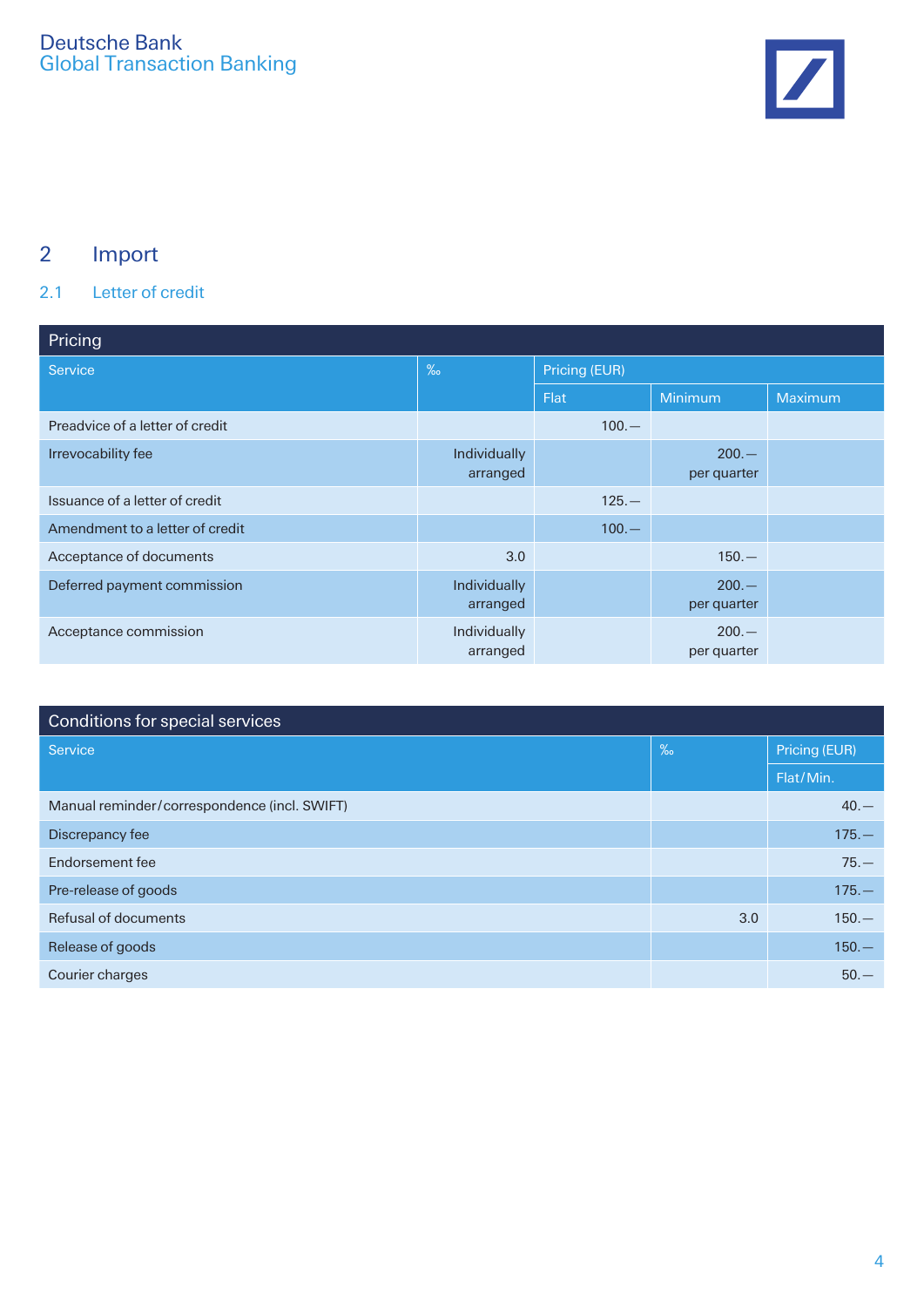

#### 2.2 Collections

| Pricing                                             |      |               |         |                |
|-----------------------------------------------------|------|---------------|---------|----------------|
| Service                                             | $\%$ | Pricing (EUR) |         |                |
|                                                     |      | Flat          | Minimum | <b>Maximum</b> |
| Documentary collection commission                   | 1.5  |               | $125 -$ |                |
| Maturity control for collections against acceptance |      | $100 -$       |         |                |
| Handling commission                                 | 1.5  |               | $100 -$ |                |
| Amendment                                           |      | $100 -$       |         |                |
| Release of documents without payment                | 1.5  |               | $125 -$ |                |

| Conditions for special services              |                          |               |
|----------------------------------------------|--------------------------|---------------|
| Service                                      | $\%$                     | Pricing (EUR) |
|                                              |                          | Flat/min.     |
| <b>Bill protest</b>                          |                          | $250 -$       |
| Manual reminder/correspondence (incl. SWIFT) |                          | $40. -$       |
| Direct collection                            | 1.5                      | $125 -$       |
|                                              | Plus 3.0 for<br>exporter | $100. -$      |
| Courier charges                              |                          | $50 -$        |
| Endorsement fee                              |                          | $75. -$       |
| Release of goods before arrival of documents |                          | $175 -$       |
| Release of goods                             |                          | $150 -$       |